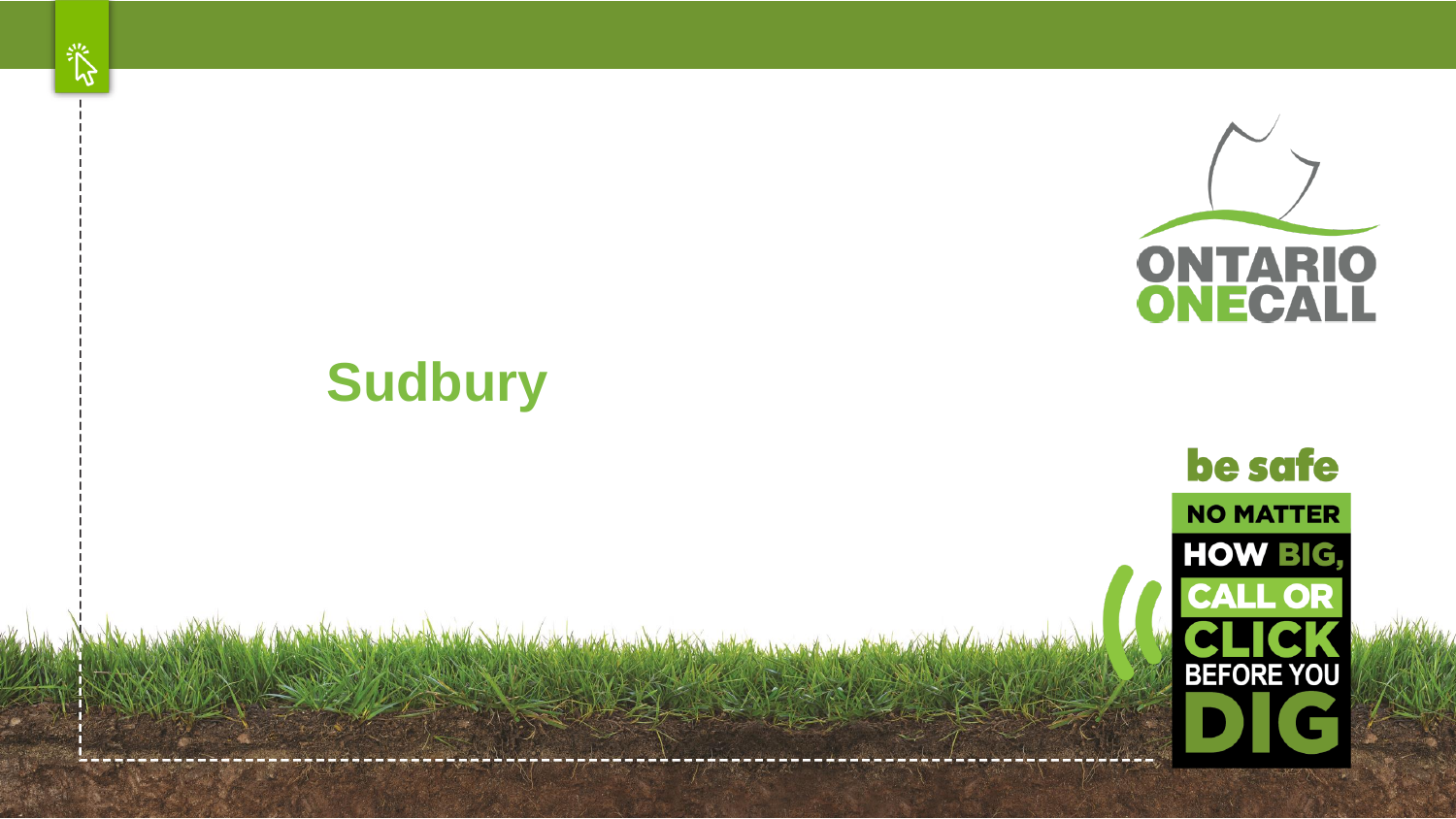#### Annual Webinars

- Starting the 3<sup>rd</sup> week of March
- Broadcasting live from YouTube
- Videos will be on YouTube for future review
- Topics include:
	- Web Ticket Tips and Tricks
	- 360 Feedback (exclusive for Members)
	- Alternate Locate Agreements
	- Late Locate Symposium with special guests

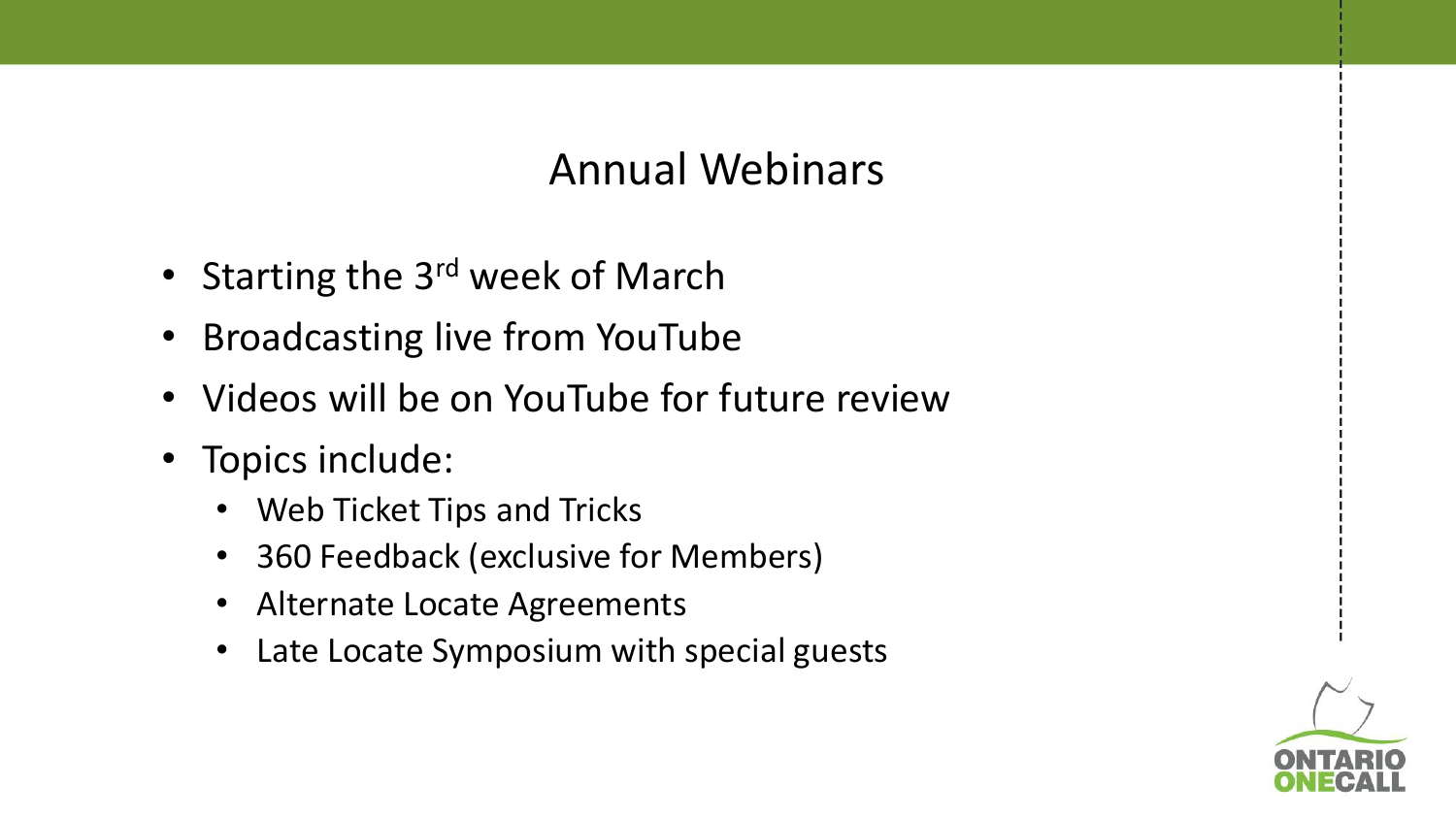### Professional Locate Administrator Certification

- E-Learning course for people applying for locates
- Focusing on creating exceptional tickets
- Coming in 2020





be safe

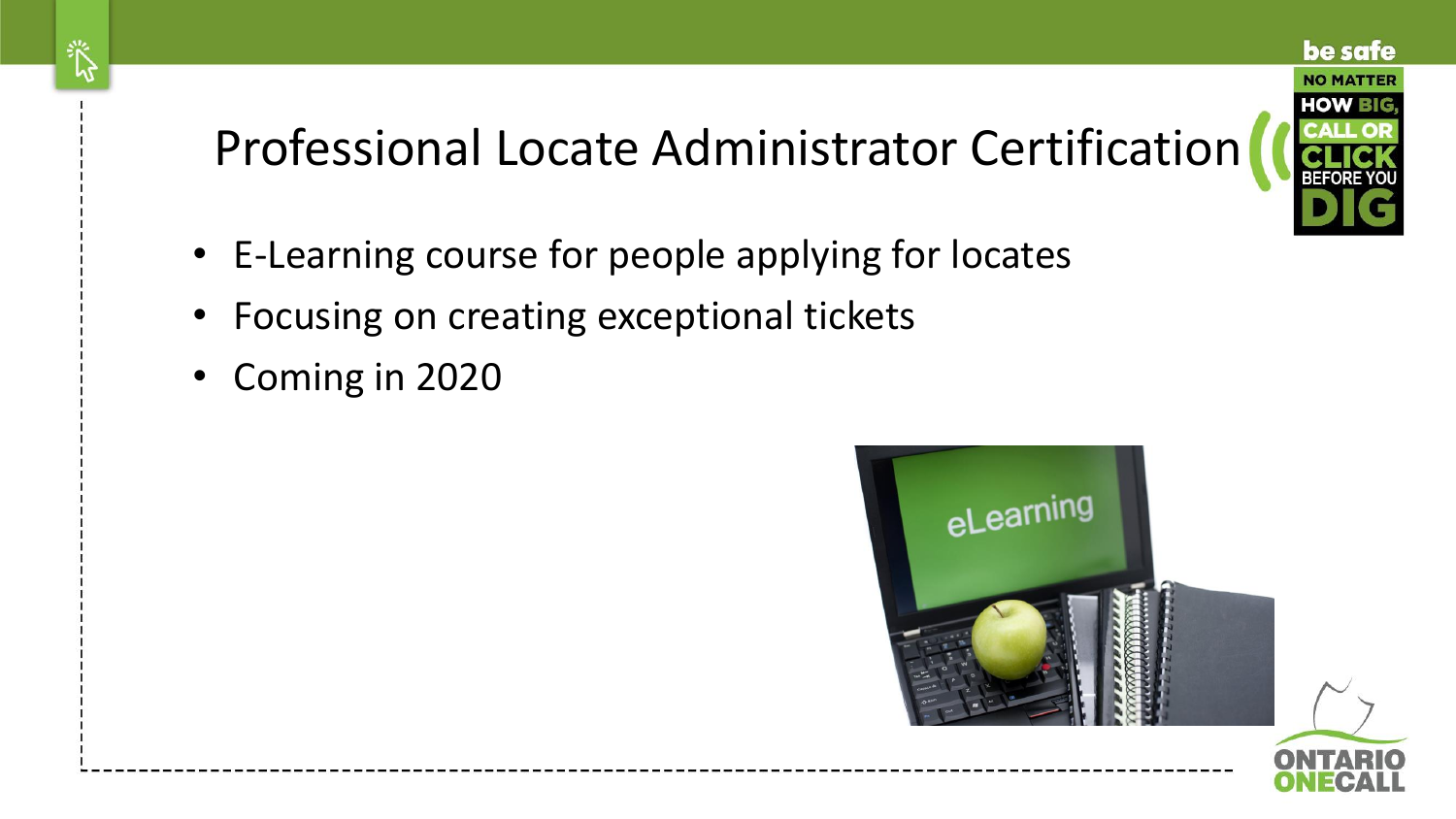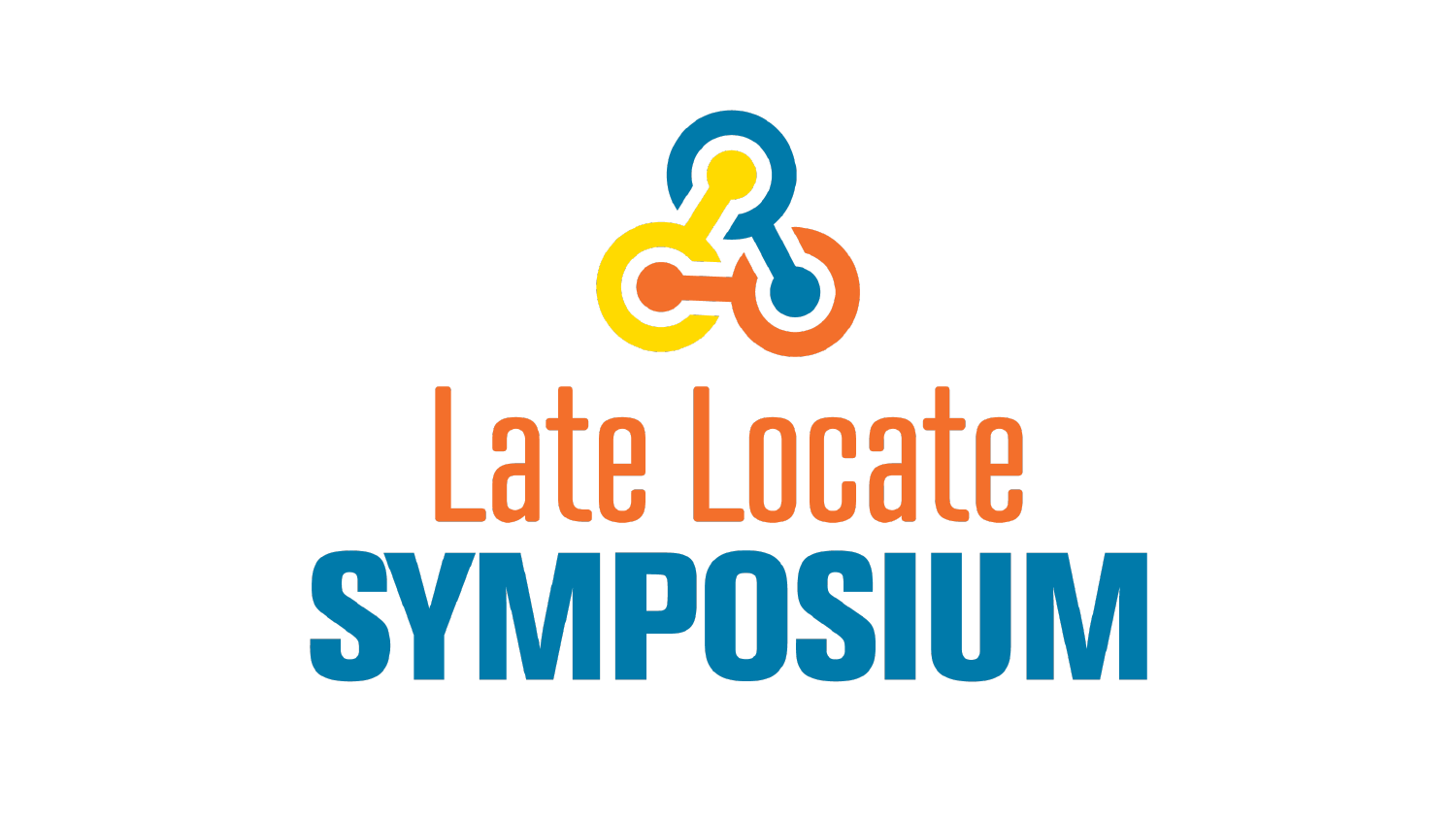# Late Locate Symposium

- Industry Driven event held in December 2019
- 25 Participants representing all stakeholder groups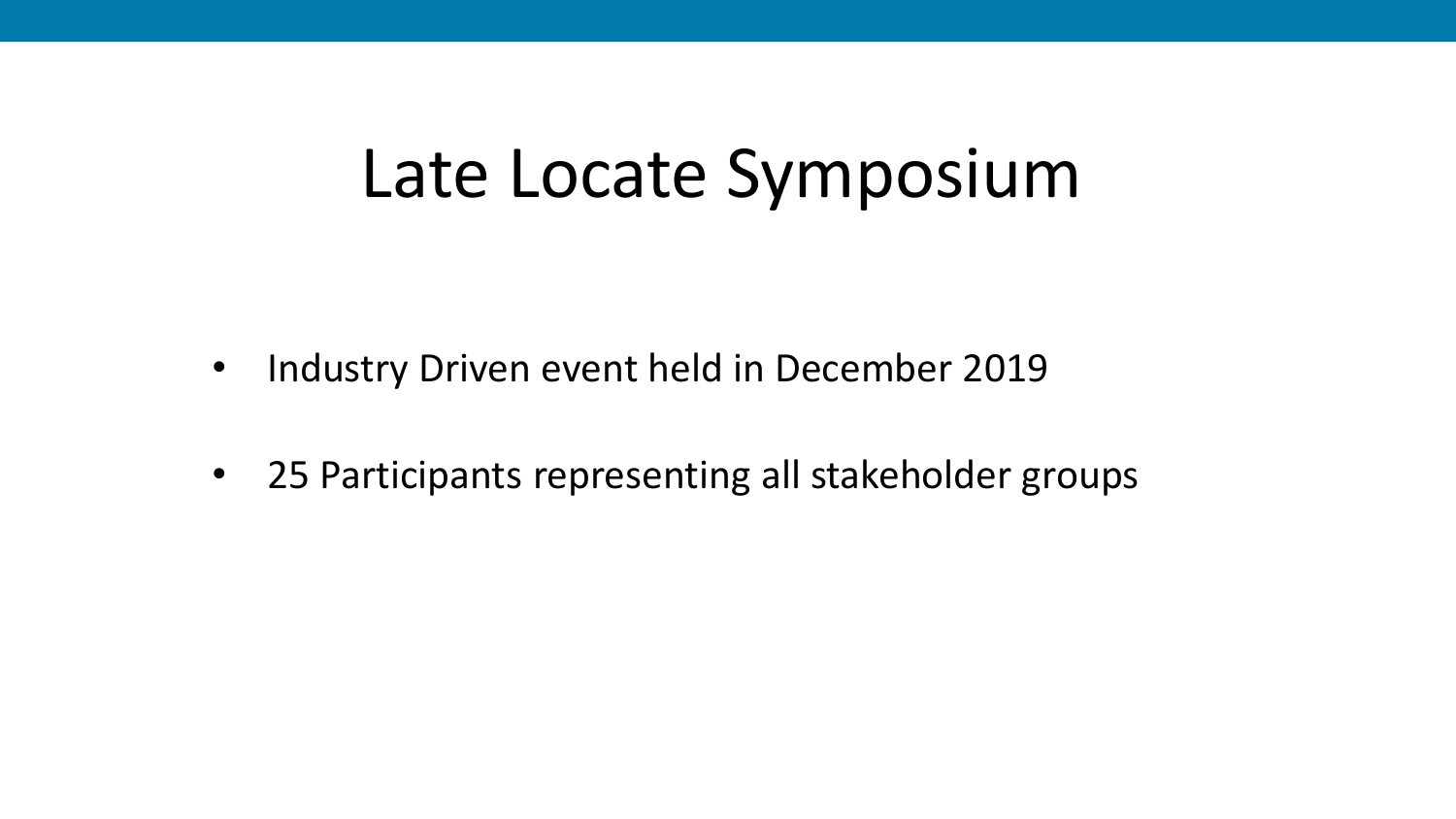The goal was to develop solutions that would make a positive impact on the 2020 dig season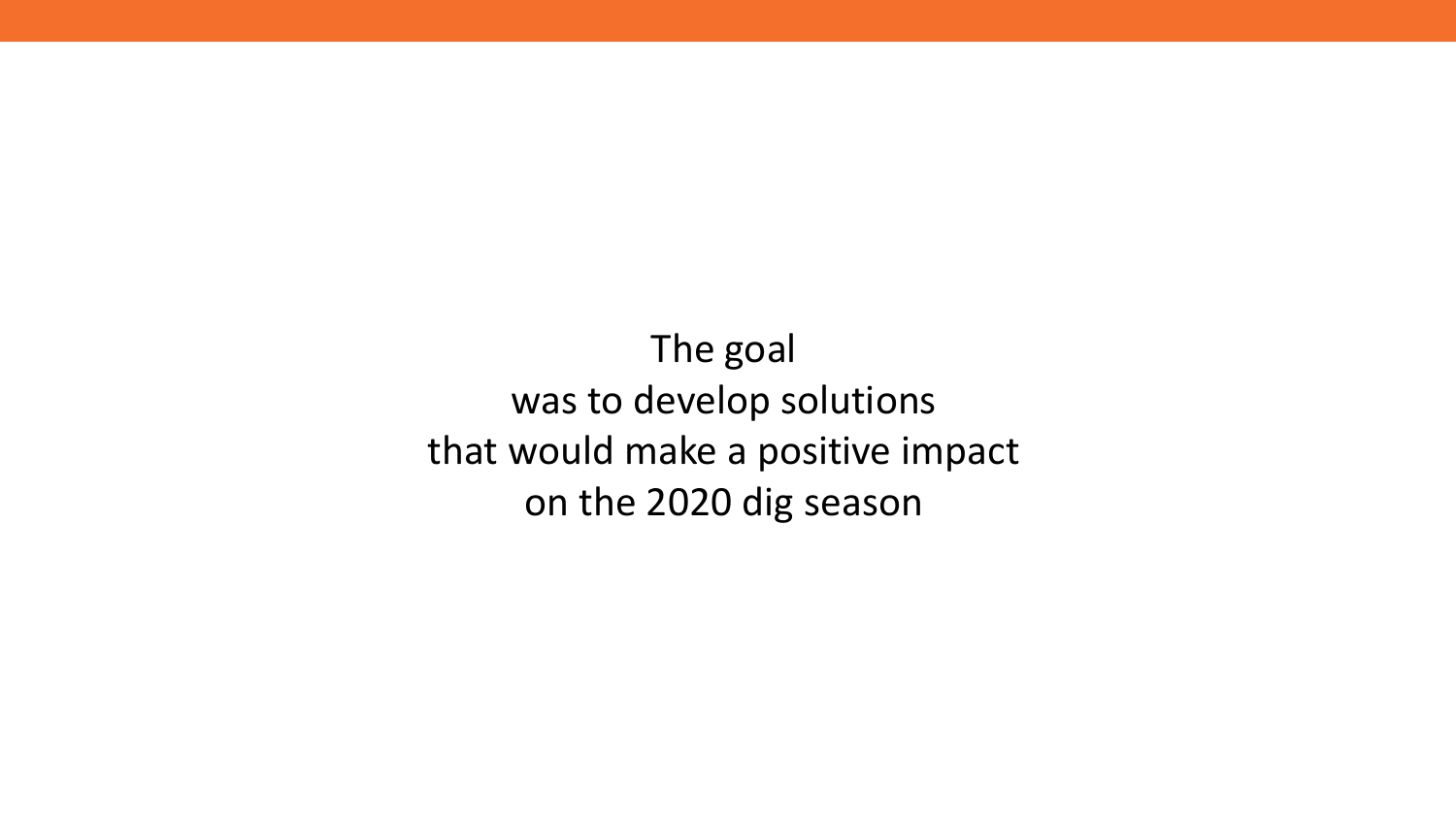### Dedicated Locator **Forecasting Validity** Standardization Data In / Data **Out**

Compliance / Enforcement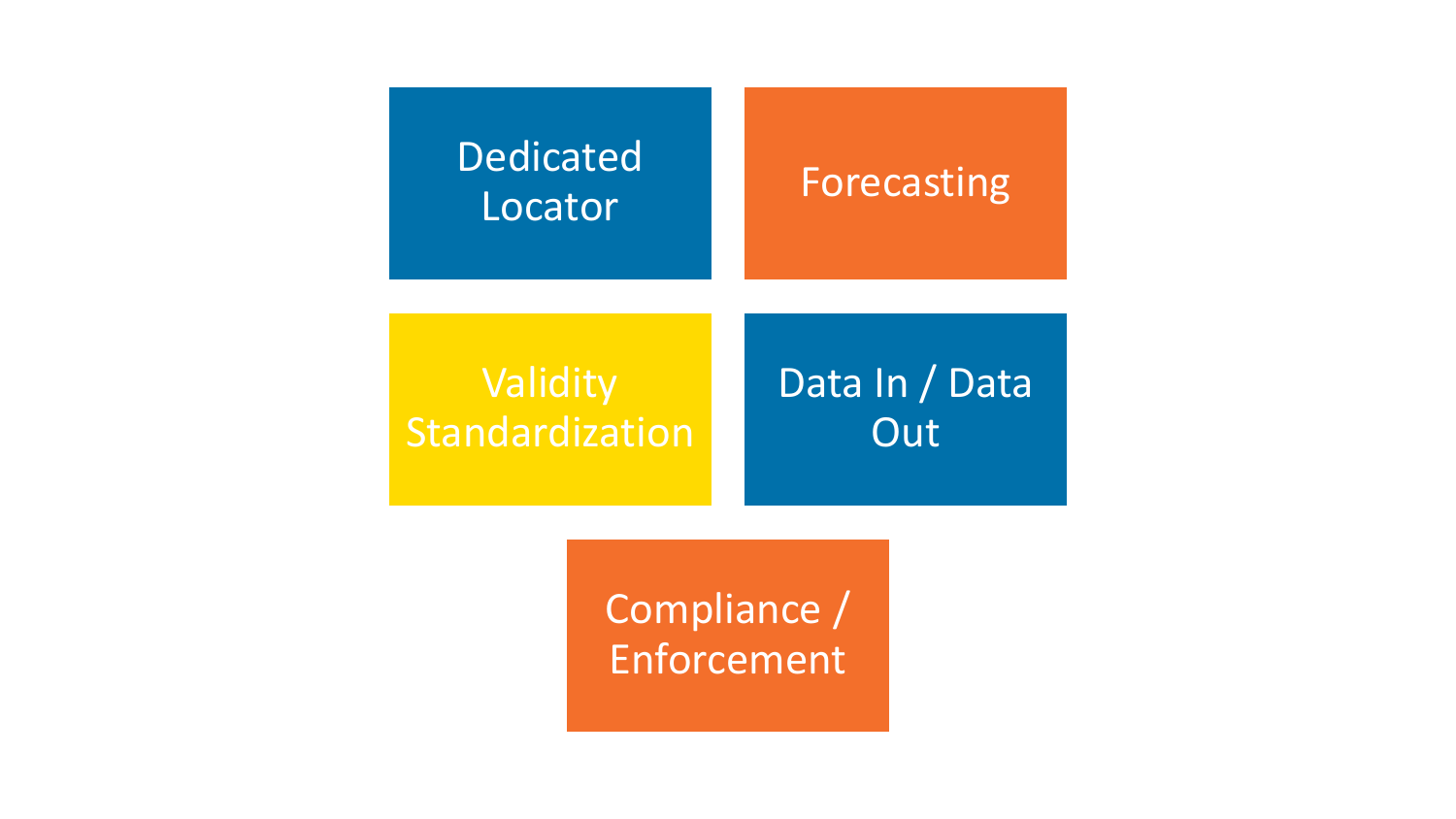## Dedicated Locator

- Move major infrastructure projects to Dedicated Locator to relieve stress and free up the regular pool of locators
- Members will be responsible for the Dedicated Locator on their own capital projects
- Dedicated Locator staff are not pulled from the regular pool of Locators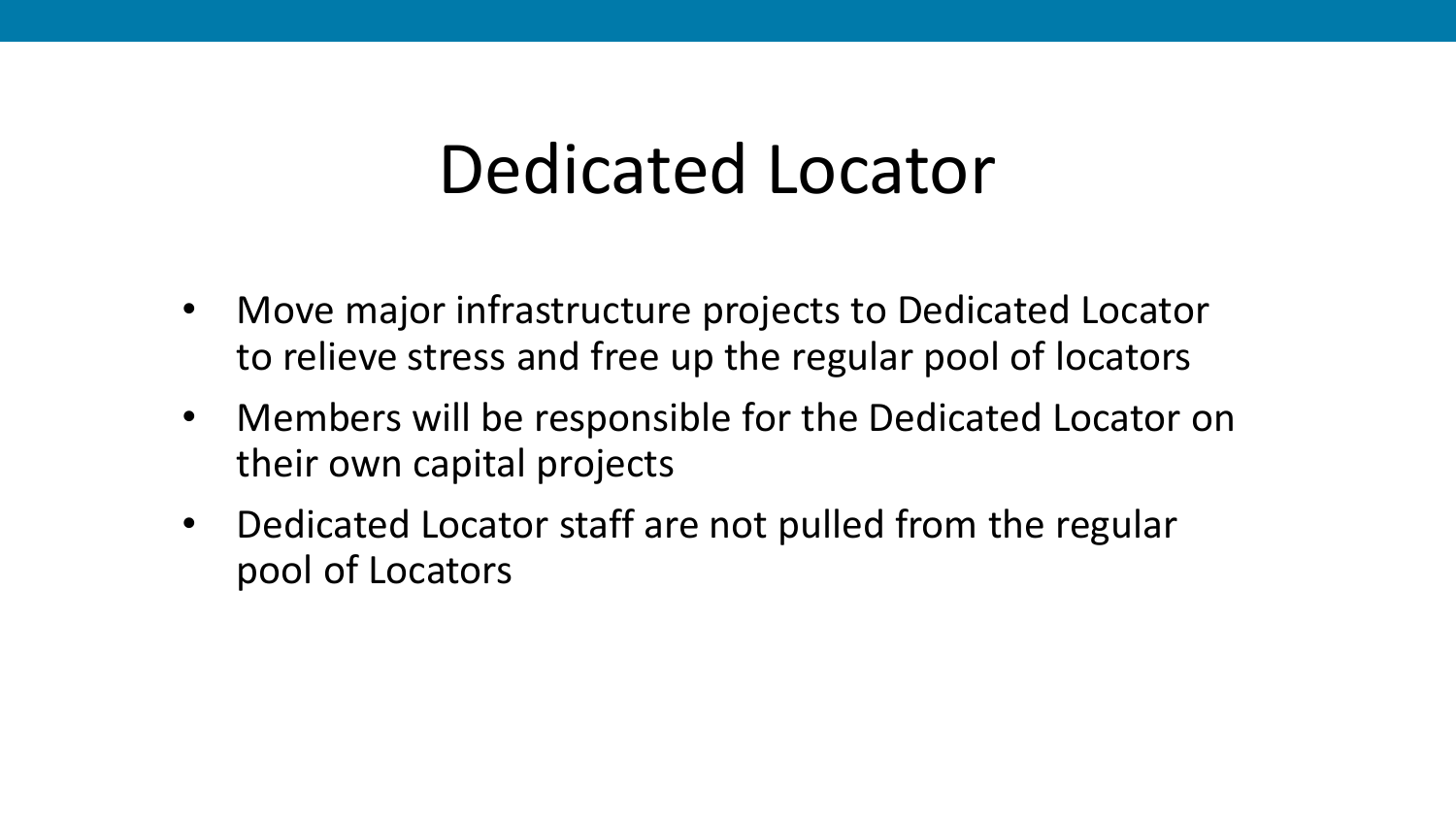# Forecasting

- Develop a new forecasting model
- Utilities, Municipalities and LSPs will forecast workloads by collecting and distributing on-going details related to capital projects
- LSPs are to show calculations to the Utilities and Municipalities based on the data
- Pilot Program starting in Ottawa in 2020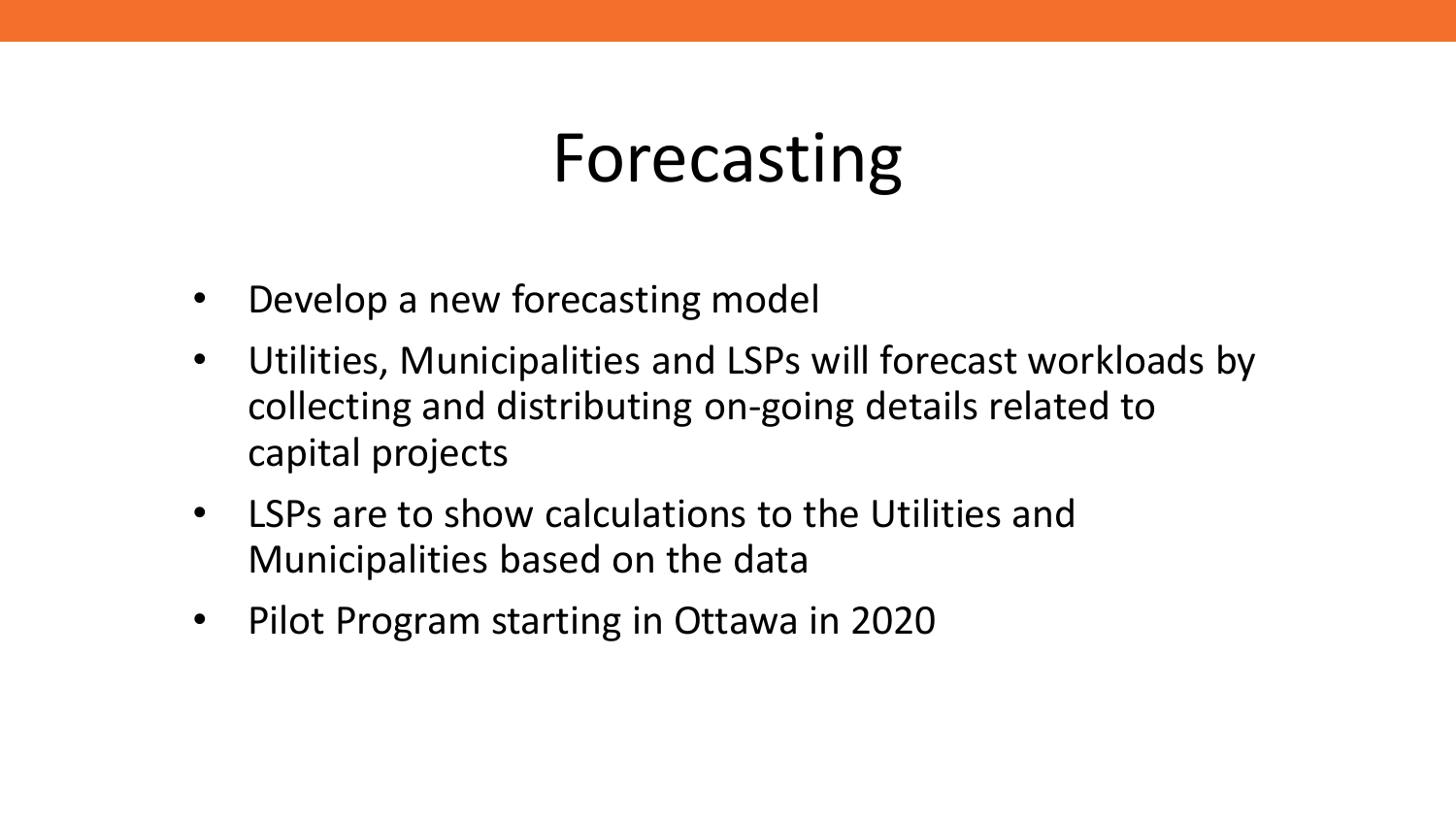# Validity Standardization

- Standardize the way locates are managed
- 60 day locate validity periods
- Same locate expiration date, based on the work to begin date
- Develop guidelines to share locates with sub-contractors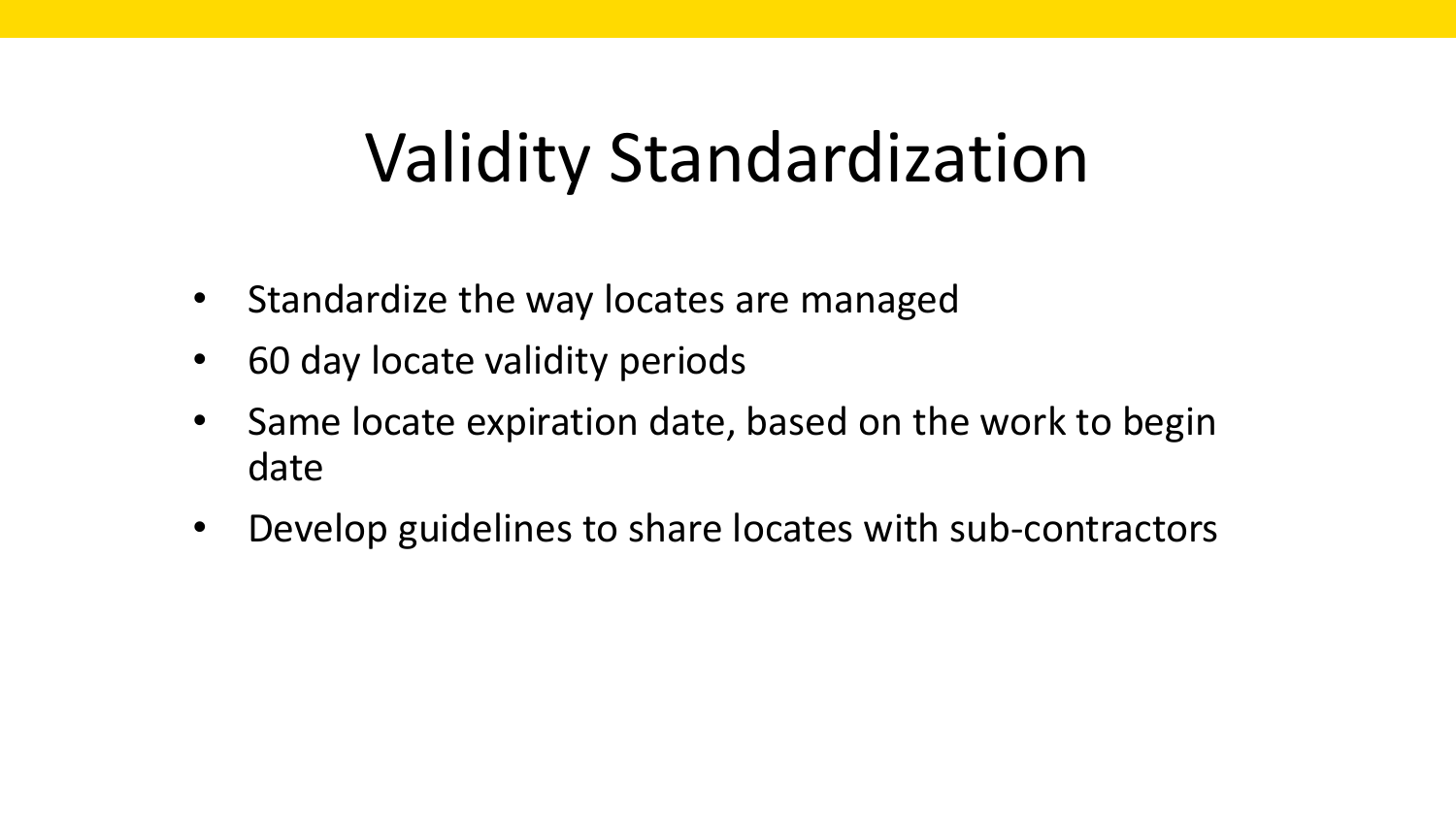# Compliance / Enforcement

- Alleviate confusion in the industry
- Clearly outline the rules, compliance process and the roles and responsibilities of each stakeholder
- Proposing a change to Member billing based on a performance-based model
- Consultation coming for By-Law changes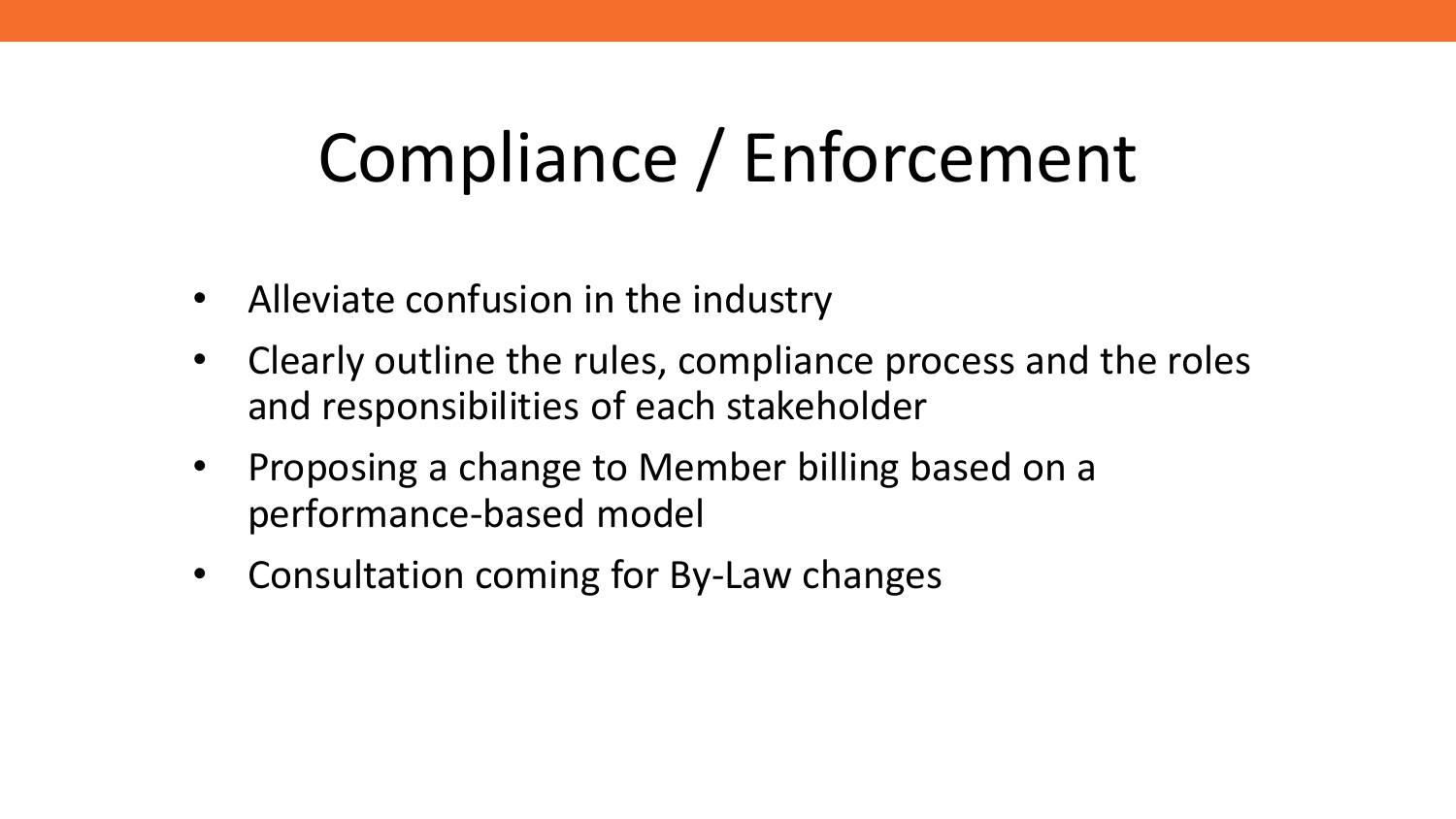# Data In / Data Out

- Reduce over-notification and eliminate other factors affecting LSP productivity
- Create a checklist of LSP needs that an Excavator must fulfill for a locate request
- Included in the curriculum of the Professional Locate Administrator Certification coming in 2020